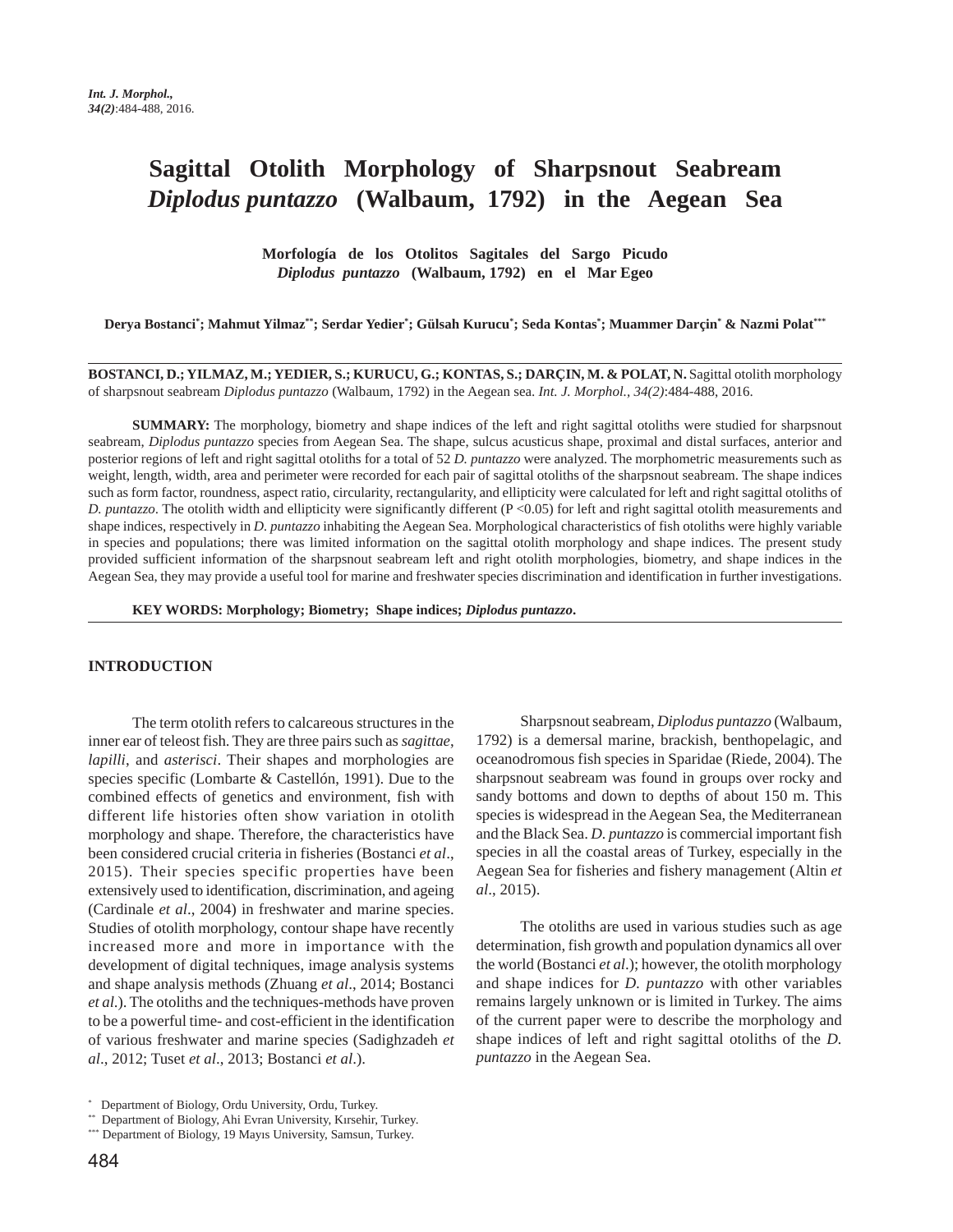### **MATERIAL AND METHOD**

*Diplodus puntazzo* specimens were sampled in the Aegean Sea (Fig. 1). Each *D. puntazzo* was cleaned from external materials and weighted to the nearest 0.01 g. Their standard length (SL), fork length (FL) and total length (TL) were measured to the nearest 0.1 cm by digital caliper.



Fig. 1. Sampling area of *Diplodus puntazzo* in the Aegean Sea.

The sharpsnout seabream sagittal otolith pairs were removed and cleaned. The otolith pairs were weighed to the nearest 0.0001 g. Each otolith pairs were photographed on distal and proximal surface by using Leica S8APO microscope and computer-connected camera system. The otolith length (OL, mm), otolith width (OW, mm), otolith area  $(A, \text{mm}^2)$  and otolith perimeter  $(P, \text{mm})$  were measured using the photographs by Leica Application Suite software. While sagittal otolith length was measured from anterior to posterior axis, the otolith width was from dorsal to ventral edge through the otolith focus.

The paired t-test was applied in order to determine the differences between right and left otoliths. All calculations were performed with MINITAB 17.0 statistical analysis software program. *D. puntazzo* sagittal otolith shape indices were calculated using the following formulas (Tuset *et al*., 2003; Ponton, 2006):

- · Form factor: 4π x Otolith Area x Otolith Perimeter-2
- $\cdot$  Roundness: 4 x Otolith Area x ( $\pi$  x Otolith Length<sup>2</sup>)<sup>-1</sup>
- · Aspect ratio: Otolith Length x Otolith Width-1
- · Circularity: Otolith Perimeter<sup>2</sup> x Otolith Area<sup>-1</sup>
- · Rectangularity: Otolith Area x (Otolith Length x Otolith  $Width)^{-1}$
- · Ellipticity: (Otolith Length Otolith Width) x (Otolith Length + Otolith Width $)^1$

The values of form factor (FF), roundness (RD), aspect ratio (AR), circularity  $(C)$ , rectangularity  $(R)$  and ellipticity (E) were calculated for *D. puntazzo* left and right sagittal otoliths in the Aegean Sea. Sagittal otolith morphological characters such as otolith shape, sulcus acusticus shape, proximal and distal surfaces, anterior region, and posterior region were investigated for the left and right sagittal otolith of the sharpsnout seabream in the Aegean Sea.

## **RESULTS**

A total of 52 *D. puntazzo* were examined and their standard length, fork length, total length and weight distributions were determinate such as 11.2–24.5 cm, 12.6– 26.8 cm, 14.2–29.0 cm, and 54.3–454.4 g respectively in the Aegean Sea. Left and right sagittal otolith distal (a) and proximal (b) surfaces photographs were presented with otolith length, otolith width, and otolith area for the sharpsnout seabream in the Aegean Sea (Fig. 2). All sagittal otolith measurements were determinate for each sharpsnout seabream and the summary of descriptive statistics such as mean, standard deviation (SD), standard error (SE), minimum, and maximum for left and right sagittal otoliths and paired-t test results were shown in Table I.

While the left otolith length and otolith perimeter were bigger than the right otolith values, the other right otolith measurements such as otolith weight, otolith width, and otolith area were bigger than left otolith of the sharpsnout seabream in the Aegean Sea (Tab. I). According to paired ttest results, the width of left and right otolith were estimated as 3.561 mm and 3.608 mm, respectively and the differences between left and right otolith width values were statistically important ( $P \le 0.05$ ); however, other measurements values were not significant ( $P > 0.05$ ) for between left and right otolith values of the species (Tab. I).

The otolith shape indices such as form factor (FF), roundness (RD), aspect ratio (AR), circularity (C), rectangularity (R) and ellipticity (E) were calculated using the left and right otolith sagittal measurements values for the sharpsnout seabream in the Aegean Sea (Tab. II). The mean values of FF, RD, AR, E, C, and R were calculated as 0.72061, 0.53226, 1.7325, 0.26735, 17.507, and 0.72199, respectively for *D. puntazzo* left sagittal otolith and 0.72912, 0.53825, 1.7092, 0.26074, 17.295, and 0.71954, respectively right sagittal otolith of the shape indices in the Aegean Sea (Table II). The difference between right and left otoliths shape indices were not important statistically  $(P > 0.05)$ , except ellipticity of the species in the Aegean Sea (Table II).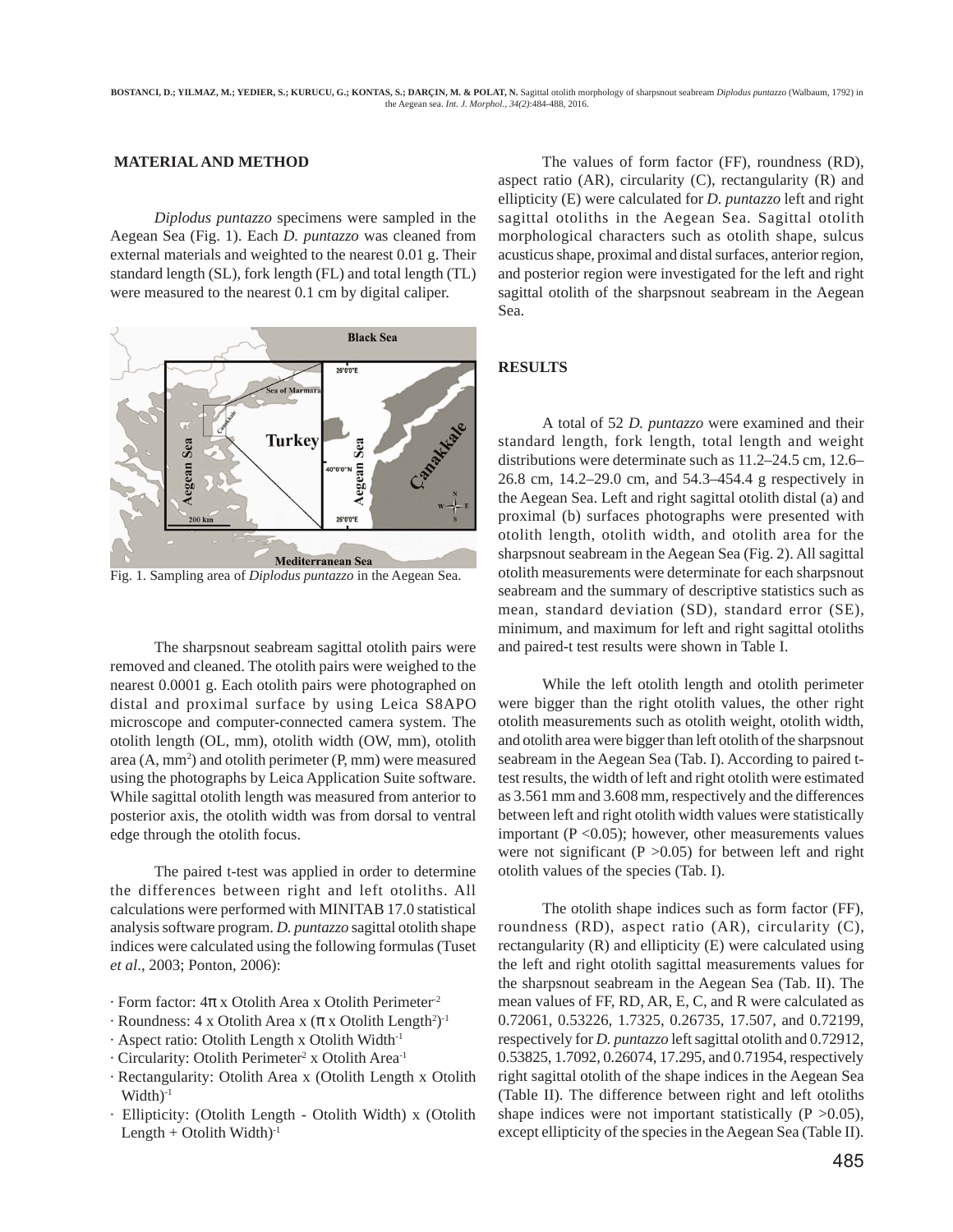**BOSTANCI, D.; YILMAZ, M.; YEDIER, S.; KURUCU, G.; KONTAS, S.; DARÇIN, M. & POLAT, N.** Sagittal otolith morphology of sharpsnout seabream *Diplodus puntazzo* (Walbaum, 1792) in the Aegean sea. *Int. J. Morphol., 34(2)*:484-488, 2016.



Fig. 2. Left and right sagittal otolith distal (a) and proximal (b) surfaces from *Diplodus puntazzo* in the Aegean Sea.

Table I. Summary of descriptive statistics and paired t-test results for left and right sagittal otoliths measurements of *Diplodus puntazzo* in the Aegean Sea.

| <b>Otolith Measurements</b> |       | Mean    | <b>SE</b> | <b>SD</b> | Min    | Max    | Sig.              |
|-----------------------------|-------|---------|-----------|-----------|--------|--------|-------------------|
| Otolith Weight              | Left  | 0.02173 | 0.00105   | 0.00688   | 0.0112 | 0.0389 | 0.377             |
|                             | Right | 0.02201 | 0.00093   | 0.00661   | 0.0117 | 0.0406 | P > 0.05          |
| Otolith Length              | Left  | 6.171   | 0.105     | 0.691     | 5.169  | 7.965  | $P > 0.05$ 0.935  |
|                             | Right | 6.164   | 0.091     | 0.642     | 5.116  | 7.602  |                   |
| Otolith Width               | Left  | 3.561   | 0.053     | 0.345     | 3.021  | 4.406  |                   |
|                             | Right | 3.608   | 0.045     | 0.321     | 2.960  | 4.549  | P < 0.05<br>0.006 |
| Otolith Area                | Left  | 16.010  | 0.508     | 3.331     | 11.389 | 25.671 |                   |
|                             | Right | 16.101  | 0.413     | 2.923     | 11.766 | 24.200 | P > 0.05<br>0.148 |
| Otolith Perimeter           | Left  | 16.671  | 0.305     | 2.001     | 14.199 | 22.017 | P > 0.05<br>0.913 |
|                             | Right | 16.632  | 0.253     | 1.789     | 14.166 | 20.910 |                   |

Abbreviations: SE=Standard error; SD=Standard deviation; Min=Minimum; Max=Maximum; Sig=Significant differences.

Table II. Summary of descriptive statistics of shape indices for left and right sagittal otoliths of *Diplodus puntazzo* in the Aegean Sea.

| <b>Otolith Shape indices</b> |       | Mean    | SE      | <b>SD</b> | Min     | Max     | Sig.              |
|------------------------------|-------|---------|---------|-----------|---------|---------|-------------------|
| Form factor                  | Left  | 0.72061 | 0.00727 | 0.04767   | 0.62247 | 0.79891 | 0.249<br>P > 0.05 |
|                              | Right | 0.72912 | 0.00631 | 0.04462   | 0.61863 | 0.80157 |                   |
| Roundness                    | Left  | 0.53226 | 0.00467 | 0.03064   | 0.46837 | 0.59197 | P > 0.05<br>0.196 |
|                              | Right | 0.53825 | 0.00502 | 0.03549   | 0.44049 | 0.62333 |                   |
| A spect ratio                | Left  | 1.7325  | 0.0134  | 0.0880    | 1.6092  | 1.9853  |                   |
|                              | Right | 1.7092  | 0.0148  | 0.1049    | 1.4999  | 2.0299  | P > 0.05<br>0.057 |
| Ellipticity                  | Left  | 0.26735 | 0.00353 | 0.02318   | 0.23349 | 0.33005 | $P < 0.05$ 0.035  |
|                              | Right | 0.26074 | 0.00393 | 0.02780   | 0.19995 | 0.33991 |                   |
| Circularity                  | Left  | 17.507  | 0.183   | 1.200     | 15.722  | 20.178  |                   |
|                              | Right | 17.295  | 0.161   | 1.142     | 15.669  | 20.303  | P > 0.05<br>0.328 |
| Rectangularity               | Left  | 0.72199 | 0.00241 | 0.01578   | 0.68590 | 0.75611 | P > 0.05<br>0.118 |
|                              | Right | 0.71954 | 0.00242 | 0.01714   | 0.68336 | 0.76061 |                   |

Abbreviations: SE=Standard error; SD=Standard deviation; Min=Minimum; Max=Maximum; Sig=Significant differences.

Some important otolith morphology features such as otolith and sulcus acusticus shapes, proximal and distal surfaces, anterior and posterior regions were determinate for left and

right sagittal otoliths of the sharpsnout seabream and their general morphology were shown (Table III).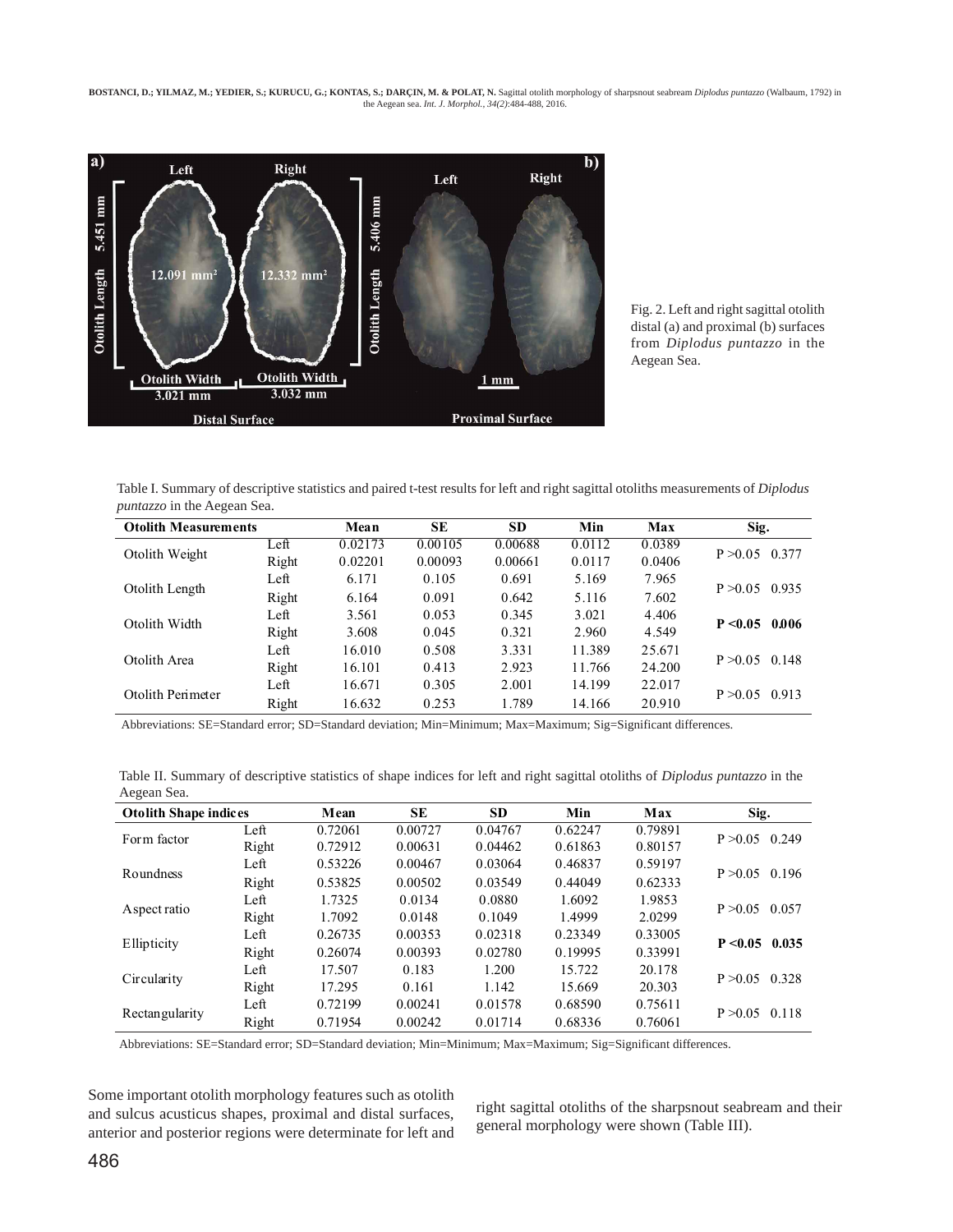

Table III. Left and right sagittal otolith morphology features of *Diplodus puntazzo* in the Aegean Sea.

#### **DISCUSSION**

The current study is the first to compare left and right sagittal otolith biometry, shape indices and morphology of *D. puntazzo* in the Aegean Sea. Otolith morphology was indicated species and genus diagnostic in marine and freshwater species (Bostanci *et al*.; Tuset *et al*., 2015). Small differences in left and right sagittal otolith shape and shape indices were determine in *D. puntazzo* inhabiting the Aegean Sea (Tables II and III). Moreover, the left and right otolith sides are denticulated for the sharpsnout seabream in the Aegean Sea (Table III). Lombarte & Cruz (2007) indicated that individuals of the same species with their phylogenetic patterns can be reflected in their otolith morphology and patterns as it's seen in the current study.

All studied sagittal otolith (left-right) irregular pentagonal shapes were characterized by the sharpsnout seabream inhabiting the Aegean Sea (Table III). However, the sharpsnout seabream sagittal otolith shapes were determinate as elliptic in western Mediterranean, north and central eastern Atlantic (Tuset *et al*., 2008). According to the present study, min-max circularity and rectangularity were calculated as 15.6–20.3, 0.6–0.7, respectively of *D. puntazzo* in the Aegean Sea; however, they were calculated as 15.6–16.7, 0.2–0.3, respectively of *D. puntazzo* in western Mediterranean, north and central eastern Atlantic by Tuset *et al*. (2008). Environmental and ecological factors especially habitat type inducing differences in food quality and quantity affect otolith morphology (Vignon *et al*., 2008); therefore these types of differences in *D. puntazzo* may be a primary factor in the development of differences in otolith morphometry in the different habitats such as Aegean Sea and western Mediterranean, north and central eastern Atlantic.

In that study, left and right otolith pairs were not compared for *D. puntazzo*. In the current study, left and right

otolith pairs were compared and their sulcus acusticus shape is determinate heterosulcoid and their sulcus acusticus is deep and well-defined for sagittal otolith of sharpsnout seabream in the Aegean Sea (Table III). The left and right otolith were concave in the proximal surface and convex in the distal surface for *D. puntazzo* (Table III). While anterior region is round for left and right sagittal otolith in the sharpsnout seabream, posterior region is oblique for left and right sagittal otolith in the same species in the Aegean Sea (Table III).

It is the first time, the difference of otolith shape indices were investigated left and right pairs of the shape indices a member of Sparidae in the Aegean Sea. The ellipticity was statistically important between right and left otoliths of the sharpsnout seabream in the Aegean Sea (P <0.05). The morphologic diversity of the sagittal otoliths are still very poorly known and limited information, the using *D. puntazzo* left and right otolith morphologies may be a useful tools for marine and freshwater species identification, taxonomic, and phylogenetic information in further investigations. However, for powerful identification and determination, the further investigation is needed, including a comparative study with otolith morphometry, biometry, shape indices, and genetic methods in male-female individuals and their left-right otolith pairs of various marine and freshwater fish species.

**BOSTANCI, D.; YILMAZ, M.; YEDI˙ER, S.; KURUCU, G.; KONTAS¸, S.; DARÇIN, M. & POLAT, N.** Morfología de los otolitos sagitales del sargo picudo *Diplodus puntazzo* (Walbaum, 1792) en el Mar Egeo. *Int. J. Morphol., 34(2)*:484-488, 2016.

**RESUMEN:** Los índices morfológicos, biometría y la forma de los otolitos sagitales izquierdo y derecho se estudiaron para la especie sargo picudo, *Diplodus puntazzo* del mar Egeo. Se analizaron en 52 *D. puntazzo* la forma del surco acústico, las superfi-